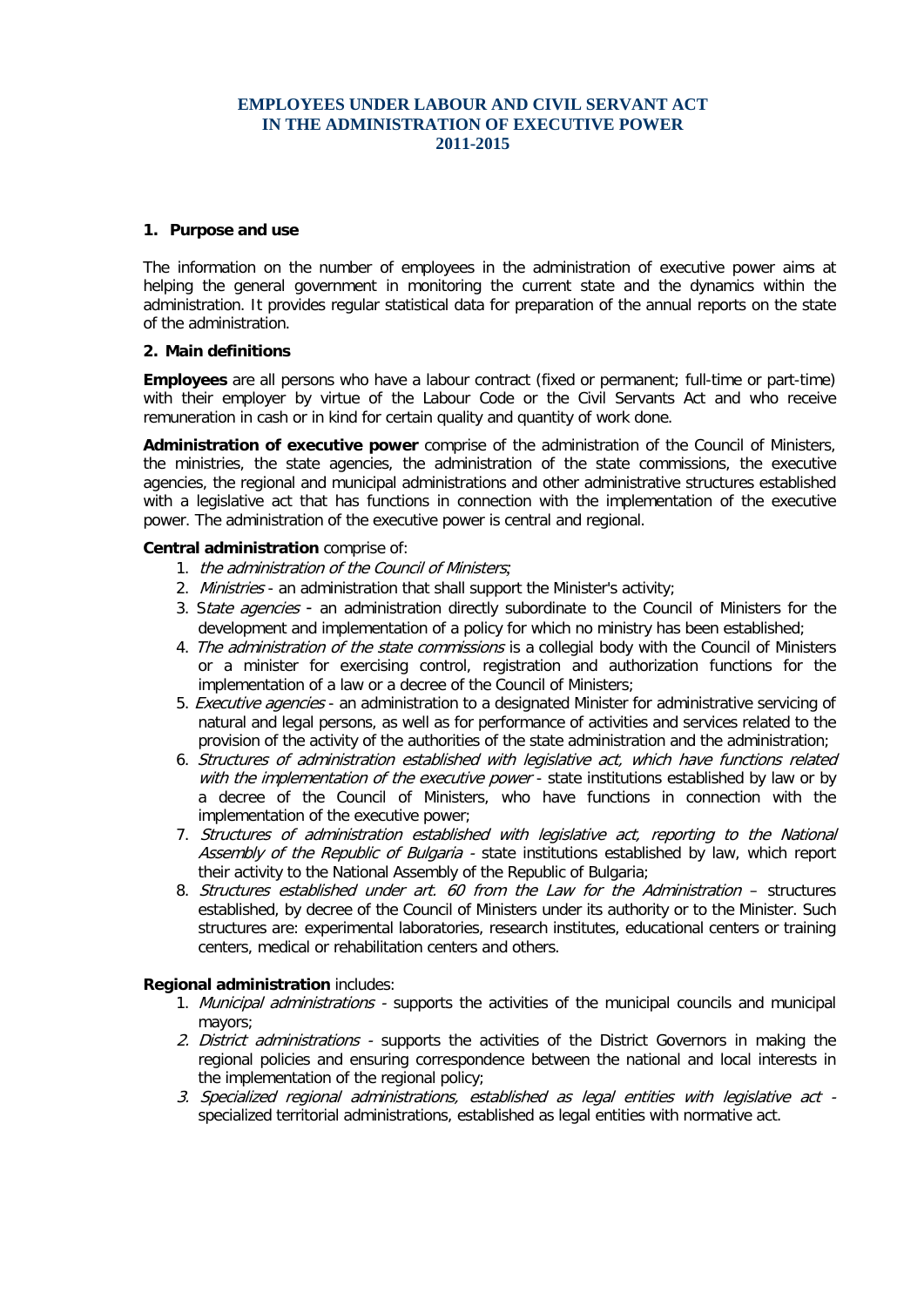## **3. Data source**

The primary source is the quarterly survey on the Number of employees, time worked, wages and salaries and other labour costs. More detailed information on the survey methodology can be find on the NSI official web site [\(http://www.nsi.bg/en/content\)](http://www.nsi.bg/en/content)

## **4. Data publication**

Monthly data on the number of employees in the administration of executive power are published 45 days after the end of I-st, II-nd and III-rd quarter. The IV-th quarter data are announced 50 days after the end of the reference period.

## **5. List of the administrations included in the data**

## **І. CENTRAL ADMINISTRATION**

## **І.1. MINISTRIES AND COUNCIL OF MINISTERS ADMINISTRATION**

- 1. Council of Ministers
- 2. Ministry of Health
- 3. Ministry of Agriculture, Food and Forestry
- 4. Ministry of Culture
- 5. Ministry of Economy, Energy and Tourism
- 6. Ministry of Education, Science and Youth
- 7. Ministry of Environment and Water
- 8. Ministry of Foreign Affairs
- 9. Ministry of Justice
- 10. Ministry of Regional Development
- 11. Ministry of Labour and Social Policy
- 12. Ministry of Transport, Information Technology and Communications
- 13. Ministry of Finance
- 14. Ministry of Physical Education and Sports

# **І.2. STATE AGENCIES**

- 15. Archives State Agency
- 16. [State Agency "State reserve and War-Time Stocks"](http://www.statereserve.bg/dadrvvz/opencms/menu/bg/)
- 17. State Agency for Refugees
- 18. [State Agency For Bulgarians Abroad](http://www.aba.government.bg/)
- 19. [State Agency for Child Protection](http://www.sacp.government.bg/)
- 20. State Agency For Metrological And Technical Surveillance
- 21. [National Statistical](http://www.nsi.bg/) Institute

## **І.3. STATE COMMISSIONS**

- 22. [Commission for Consumers Protection](http://www.kzp.bg/)
- 23. [Energy and water regulatory commission](http://www.dker.bg/)
- 24. [State Commission on Information Security](http://www.dksi.bg/)
- 25. [Commodity Exchange and Wholesale Markets State Commission](http://www.dksbt.bg/)
- 26. [State Commission on Gambling](http://www.dkh.minfin.bg/)

# **І.4. EXECUTIVE AGENCIES**

- 27. [Agency for Social Assistance](http://www.asp.government.bg/)
- 28. [Sustainable Energy Development Agency](http://www.seea.government.bg/)
- 29. [Agency for People with Disabilities](http://ahu.mlsp.government.bg/)
- 30. [Registry Agency](http://www.registryagency.bg/)
- 31. [Geodesy, Cartography and Cadastre Agency](http://www.cadastre.bg/)
- 32. [National Employment Agency](http://www.az.government.bg/)
- 33. [Public Procurement Agency](http://www.aop.bg/)
- 34. [Invest Bulgaria Agency](http://www.investbg.government.bg/)
- 35. Executive Agency "Automobile Administration"
- 36. [Executive Agency Hail Suppression"](javascript://)
- 37. Executive Agency "Bulgarian Accreditation Service"
- 38. Executive Agency "Military Clubs and Military Recreation Case"
- 39. General Labour Inspectorate Executive Agency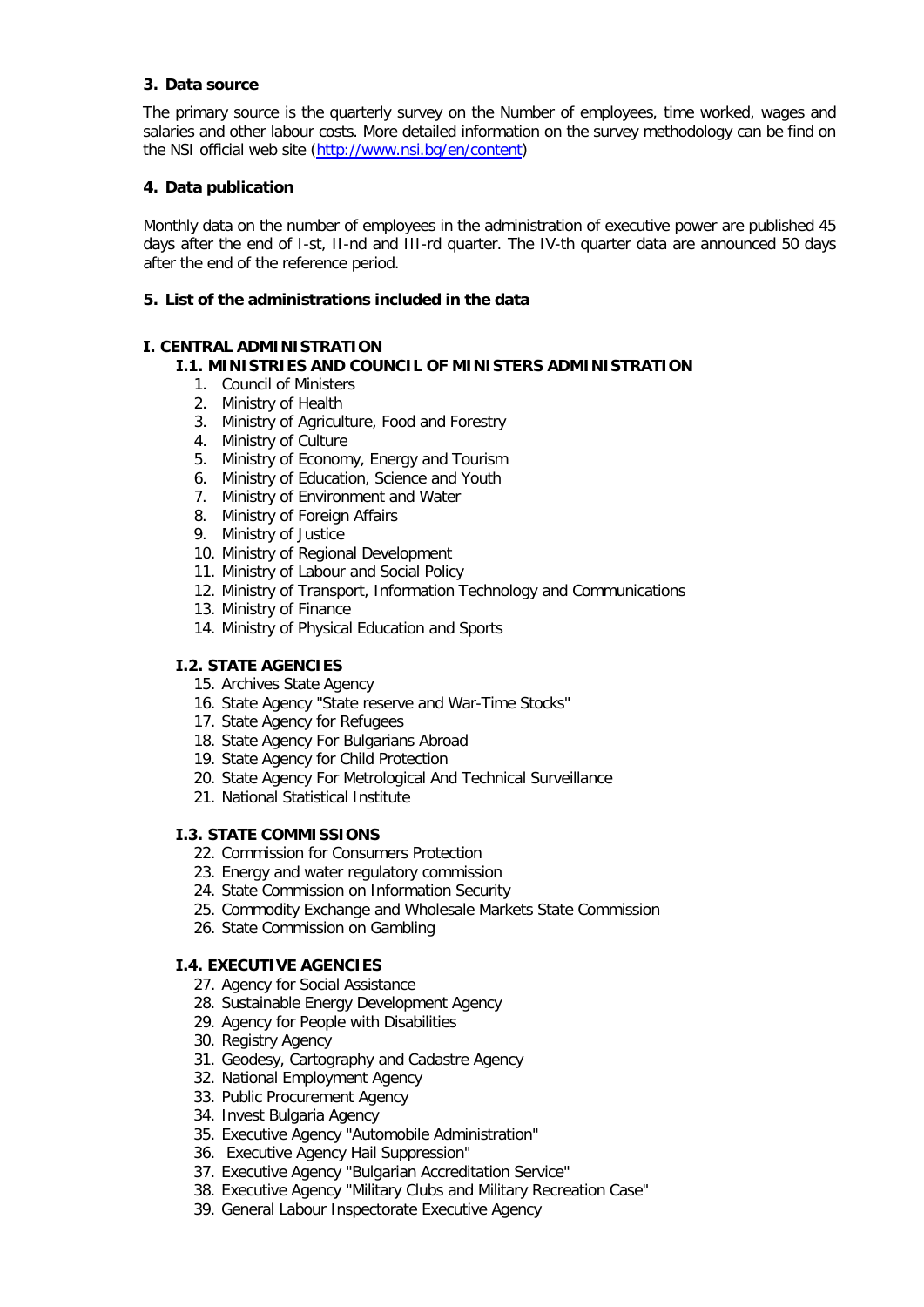- 40. Executive Agency "Electronic Communication Networks and Information Systems"
- 41. Railway Administration" Executive Agency
- 42. Bulgarian Small and Medium Enterprises Promotion Agency
- 43. Executive Agency "Medical Audit"
- 44. Executive Agency "Maritime administration"
- 45. Bulgarian National Film Center Executive Agency
- 46. 'Audit of EU Funds' Executive Agency
- 47. [Executive Forests Agency](http://www.nug.bg/)
- 48. Executive Agency of "Medicines"
- 49. Executive Agency on Vine and Wine
- 50. Executive Environment Agency
- 51. Executive Agency of Fisheries and Aquaculture
- 52. Executive Agency of selection and reproduction in stock-farming
- 53. Executive Agency by Variety Testing, Probing and Seed Control
- 54. Executive Agency for Transplantation
- 55. Executive Agency For Exploration And Maintenance Of The Danube River
- 56. National Institute for Conciliation and Arbitration

### **І.5. STRUCTURES OF ADMINISTRATION ESTABLISHED WITH LEGISLATIVE ACT, WHICH HAVE FUNCTIONS RELATED WITH THE IMPLEMENTATION OF THE EXECUTIVE POWER**

- 57. [Public Financial Inspection Agency](http://www.adfi.minfin.bg/)
- 58. [Privatization and Post-Privatization Control Agency](http://www.priv.government.bg/)
- 59. Nuclear [Regulatory Agency](http://www.bnra.bg/)
- 60. [National Customs Agency](http://www.customs.bg/)
- 61. Road Infrastructure Agency
- 62. Bulgarian Food Safety Agency
- 63. Bulgarian Institute of Metrology
- 64. [Directorate General "Civil Aviation Administration"](javascript://)
- 65. General Directorate "Execution of Penalties"
- 66. General Directorate "Security"
- 67. Directorate for National Construction Control
- 68. State Fund Agriculture
- 69. Institute of Public Administration
- 70. Agency for Technical Control
- 71. National Institute For Immediate Cultural Heritage
- 72. National Compensation Housing Fund
- 73. National Evaluation and Accreditation Agency
- 74. [National Revenue Agency](http://www.nap.bg/)
- 75. National Agency for Vocational Education and Training
- 76. National Agricultural Advisory Service
- 77. National Commission for Combating Trafficking in Human Beings
- 78. National Service for Grain and Forages
- 79. National Legal Aid Bureau
- 80. [Patent Office](http://www.bpo.bg/)
- 81. National Science Fund
- 82. Fund "Social Protection"
- 83. Fund "Tobacco"
- 84. Fund "Labour Conditions"
- 85. Central Registry of Special Pledges
- 86. Central Commission for Combating Juvenile Delinquency
- 87. Centre for Educational Integration of Children and Students from Ethnic Minorities

## **І.6. STRUCTURES OF ADMINISTRATION ESTABLISHED WITH LEGISLATIVE ACT, REPORTING TO THE NATIONAL ASSEMBLY OF THE REPUBLIC OF BULGARIA**

- 88. Commission for prevention and ascertainment of conflict of interests
- 89. Commission [for Protection of Competition](http://www.cpc.bg/)
- 90. [Commission for Personal Data Protection](http://www.cpdp.bg/)
- 91. [Commission for Protection against Discrimination](http://www.kzd-nondiscrimination.com/)
- 92. Commission for Public Oversight of Statutory Auditors
- 93. [The Communications Regulation Commission](http://www.crc.bg/)